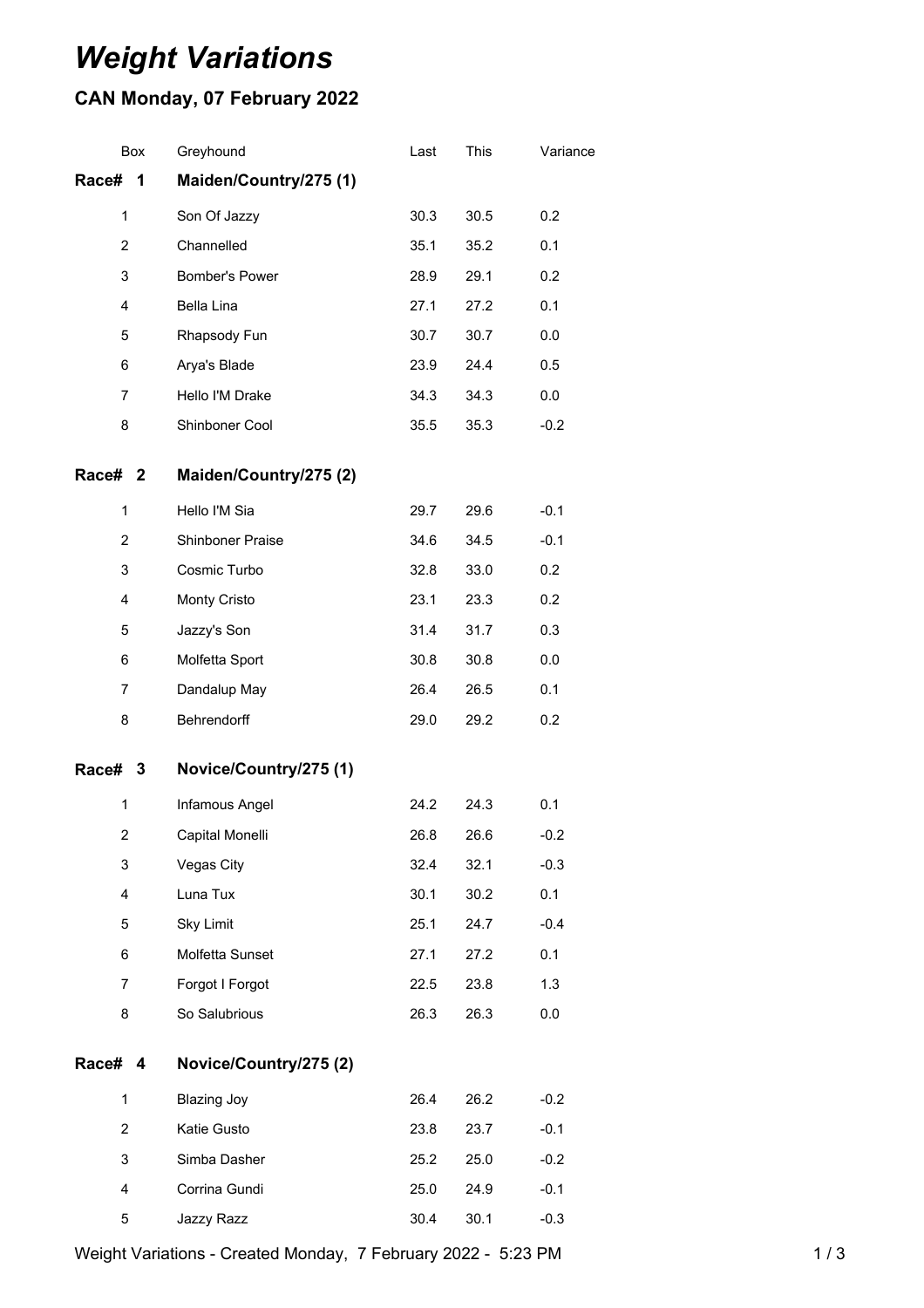## **CAN Monday, 07 February 2022**

|         | Box                                               | Greyhound                    | Last | <b>This</b> | Variance |  |
|---------|---------------------------------------------------|------------------------------|------|-------------|----------|--|
|         | 6                                                 | <b>Black Dotty</b>           | 26.6 | 27.0        | 0.4      |  |
|         | 7                                                 | Robben Tux                   | 23.5 | 24.1        | 0.6      |  |
|         | 8                                                 | Simply Pick Me               | 31.0 | 30.5        | $-0.5$   |  |
| Race# 5 |                                                   | Grade 6/Country/380          |      |             |          |  |
|         | 1                                                 | Wave Maker                   | 34.1 | 33.5        | $-0.6$   |  |
|         | 2                                                 | Shady Sadie                  | 26.3 | 26.0        | $-0.3$   |  |
|         | 3                                                 | Dance The Limbo              | 29.1 | 28.9        | $-0.2$   |  |
|         | 4                                                 | Hello I'M Texas              | 34.5 | 33.9        | $-0.6$   |  |
|         | 5                                                 | Marvista                     | 30.7 | 30.4        | $-0.3$   |  |
|         | 6                                                 | Gabby Gabby                  | 24.3 | 24.2        | $-0.1$   |  |
|         | 7                                                 | Saint Ruby                   | 29.6 | 29.7        | 0.1      |  |
|         | 8                                                 | Rolleston                    | 26.6 | 26.8        | 0.2      |  |
| Race# 6 |                                                   | Free For All (s)/Country/275 |      |             |          |  |
|         | 1                                                 | Kingsbrae Kenzie             | 27.5 | 27.1        | $-0.4$   |  |
|         | 2                                                 | Fire Fly Ted                 | 34.4 | 34.4        | 0.0      |  |
|         | 4                                                 | Roll Out                     | 29.0 | 29.0        | 0.0      |  |
|         | 5                                                 | Elsie Tux                    | 28.6 | 28.6        | 0.0      |  |
|         | 7                                                 | Herekino Fun                 | 30.7 | 29.9        | $-0.8$   |  |
|         | 8                                                 | Moustache                    | 31.6 | 31.4        | $-0.2$   |  |
| Race#   | <b>Losing Sequence Mixed 5/6/Country/520</b><br>7 |                              |      |             |          |  |
|         | 1                                                 | Theatre Of War               | 35.6 | 35.5        | $-0.1$   |  |
|         | $\overline{c}$                                    | Western Run                  | 32.0 | 32.1        | 0.1      |  |
|         | 4                                                 | Cash Back                    | 29.4 | 29.3        | $-0.1$   |  |
|         | 5                                                 | Boombox Charlie              | 34.3 | 33.9        | $-0.4$   |  |
|         | 7                                                 | Tell It Walking              | 28.0 | 28.1        | 0.1      |  |
|         | 8                                                 | Go Lyla                      | 27.1 | 27.3        | 0.2      |  |
| Race#   | 8                                                 | Mixed 5/6/Country/380        |      |             |          |  |
|         | 1                                                 | Oriental Runner              | 31.7 | 31.8        | 0.1      |  |
|         | 9/2                                               | Dundee Vulcan                | 32.6 | 33.0        | 0.4      |  |
|         | 3                                                 | Maree Keeping                | 28.3 | 28.3        | 0.0      |  |
|         | 4                                                 | More Options                 | 27.6 | 27.4        | $-0.2$   |  |
|         | 5                                                 | Cosmic Typhoon               | 32.0 | 32.0        | 0.0      |  |
|         | 6                                                 | <b>Exploded Ravioli</b>      | 32.2 | 33.0        | 0.8      |  |
|         | 7                                                 | Polly Gray                   | 26.1 | 25.9        | $-0.2$   |  |